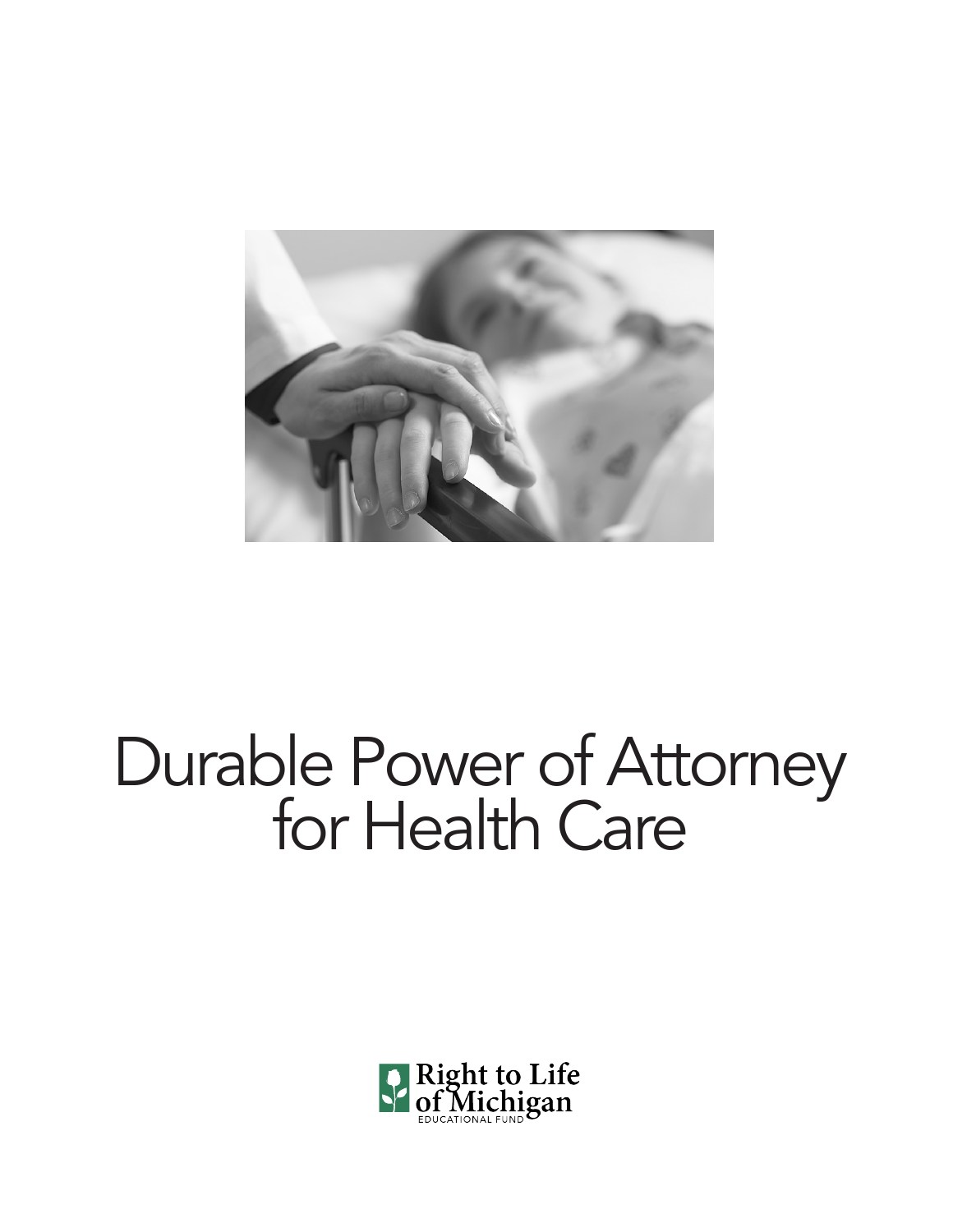## **Table of Contents**

| Questions & Answers about Patients' Rights 3 |
|----------------------------------------------|
|                                              |
|                                              |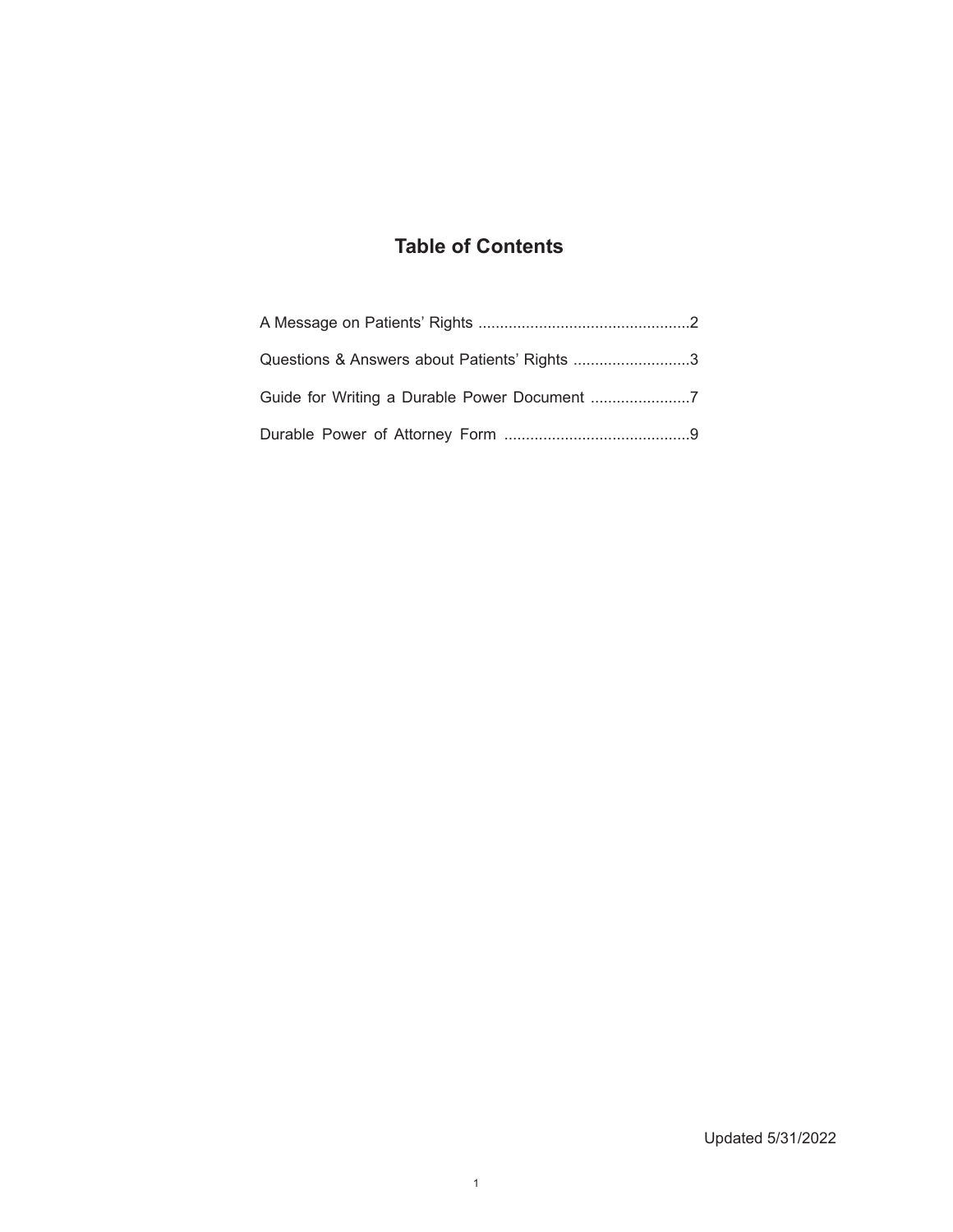### **A Message on Your Rights as a Patient**

As technology has made medical treatment increasingly complex, many people are interested in preserving their ability to have control over their medical decisions. In general, everyone agrees that individuals have the right to determine what type of medical care they will receive and when. Michigan law recognizes that competent adult patients maintain a right to accept or refuse any treatment that is being utilized or offered to them.

Until December 1990, however, Michigan law did not provide a means for decisions to be made on behalf of an adult who had become incompetent. Public Act 312 of 1990 allows you, through a written legal document, to appoint a person to make medical treatment decisions for you if you become unable to do so. The document is called a Durable Power of Attorney for Health Care (DPOA-HC).

During the many years of debate over this law, Right to Life of Michigan took a strong position in defense of patients' rights. While we agreed that patients have a right to control their medical treatment, we did not want this law to be a vehicle for advancing euthanasia. Under the guise of protecting a person's "right to die," euthanasia proponents have pushed for durable power and "living will" laws opening the door to active killing of vulnerable patients. We fought to have many safeguards added to Michigan's law to limit the potential for abuse. One of our purposes in publishing this booklet is to allow you to protect yourself from those who promote euthanasia.

In addition to Michigan's law, the Federal Patient Self-Determination Act went into effect in December 1991. This law requires that all hospitals inform patients of their right to execute a health care document like a DPOA-HC. This law does not require that you fill out such a document, only that you be informed of your rights.

This booklet contains information about durable power documents, as well as a form which can be used as your Durable Power of Attorney for Health Care. If you need further information about patients' rights, or additional copies of this booklet, contact one of the Right to Life Education Resource Centers listed here.

#### **RIGHT TO LIFE OF MICHIGAN STATE OFFICE**

2340 Porter St., SW P.O. Box 901 Grand Rapids, MI 49509-0901 (616) 532-2300 Fax: (616) 532-3461 RTL.org · info@rtl.org

#### **WAYNE COUNTY EDUCATIONAL RESOURCE CENTER**

2010 Eureka Rd. Wyandotte, MI 48192 (734) 282-6100 Fax: (734) 282-6218

#### **MACOMB COUNTY EDUCATIONAL RESOURCE CENTER**

27417 Harper Ave. St. Clair Shores, MI 48081 (586) 774-6050 Fax: (586) 774-5192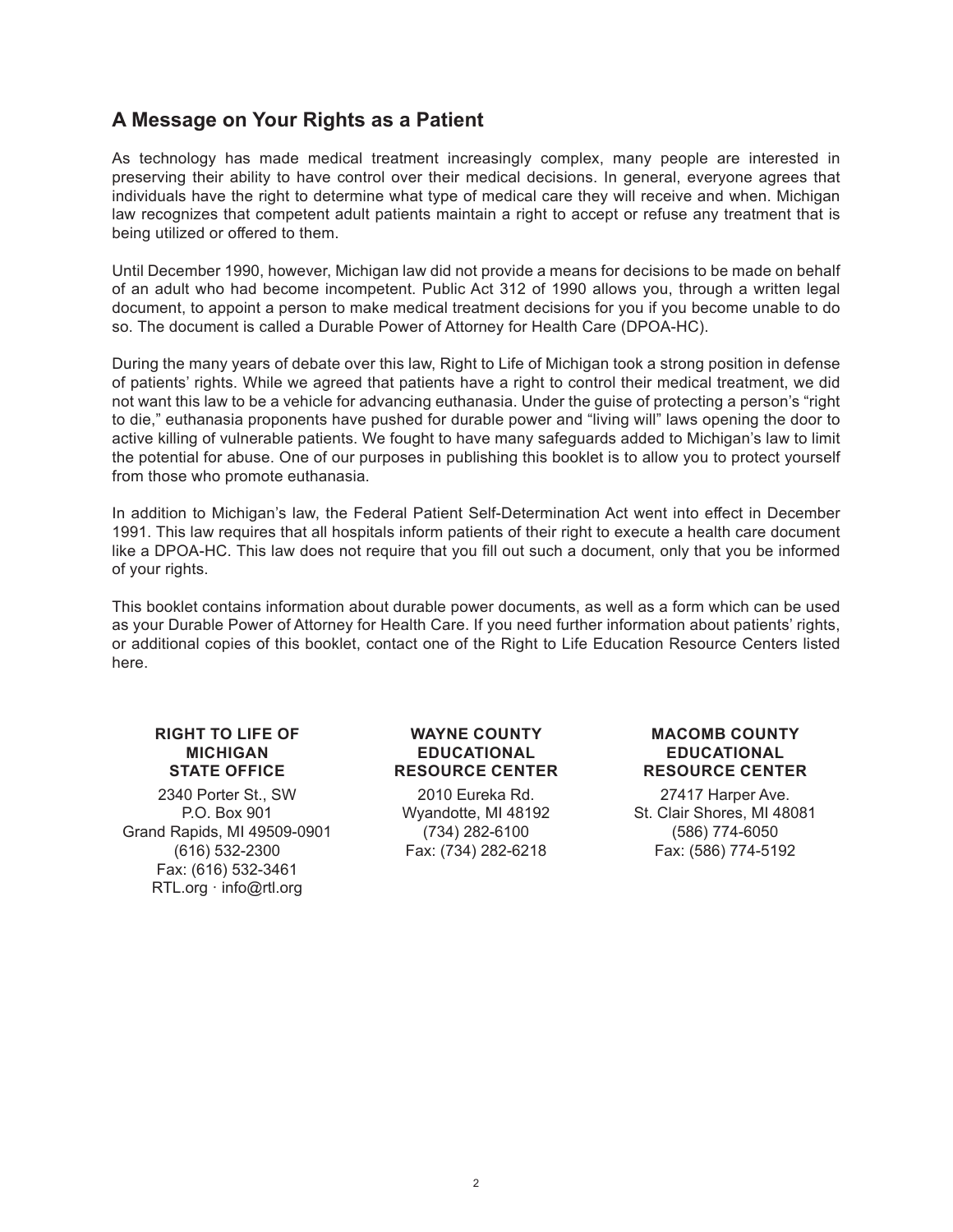## **Questions & Answers about Patients' Rights**

#### **What is a Durable Power of Attorney for Health Care?**

A Durable Power of Attorney for Health Care (DPOA-HC) is a legal mechanism which allows you to appoint a person (agent/patient advocate) to make health care decisions for you should you become unable to do so. For many years, a Durable Power of Attorney was available to allow another person to handle personal, financial, or business affairs on your behalf. Public Act 312 of 1990 amended the DPOA law to allow you to appoint a patient advocate for the express purpose of making medical decisions for you, should that become necessary.

#### **Must I have a DPOA-HC?**

NO. A DPOA-HC is not required in order to receive proper health care. No insurance company, hospital, nursing home, or other health care provider can require that you have a DPOA-HC as a condition for receiving services. The purpose of a DPOA-HC is to provide others with directions on how you would like to be treated if you cannot make those decisions. You may determine what medical treatment you should or should not receive, and under what circumstances your preferences will be carried out.

#### **Who may I name to serve as my patient advocate?**

You may appoint ANY person 18 years or older to be your patient advocate, including your spouse, child, parent, sibling, or other family member, friend or associate. Protective restrictions on who may serve as a witness to the signing of your DPOA-HC document do not apply to who you name as your patient advocate. Because a DPOA-HC implies important consequences for you, and heavy responsibilities for your patient advocate, you should appoint a person in whom you have full confidence.

#### **Is a DPOA-HC the same as a "living will"?**

YES and NO. A DPOA-HC and a "living will" both fall under the broad category of "advance directives"—legal mechanisms for directing your health care when you are unable. But they are also significantly different in the way they accomplish this goal. Under a DPOA-HC a person, your appointed patient advocate, makes decisions based on your wishes and the circumstances of your medical condition at that particular time. A "living will," by contrast, is simply a written statement of your wishes, which must be interpreted and implemented by someone, perhaps a family member or your physician. "Living wills" are not legally binding in Michigan.

#### **Do I need a "living will" then?**

Definitely not. Since you may write your desires for treatment in your DPOA-HC, and because "living wills" are not legally binding in Michigan, your best interests will not be served by using any type of prepared "living will" form. Because "living wills" cannot anticipate future medical advances or changing life circumstances, they often hinder rather than help medical decision making.

#### **What are the legal requirements for having a valid DPOA-HC?**

There are a number of important requirements that your DPOA-HC document must fulfill to be recognized under Michigan law.

You must be at least 18 years of age and of sound mind before you may execute a DPOA-HC.

The person you name as your patient advocate must be at least 18 years old.

Your DPOA-HC must be in writing, signed and dated by you, witnessed by two persons who are not relatives or have some other interest in your welfare, for example, not your spouse, child, parent, grandchild, potential heir, physician, insurance agent, etc.

Before your DPOA-HC can be implemented your patient advocate must sign an acceptance of your appointment and a copy of your DPOA-HC must be placed in your medical record.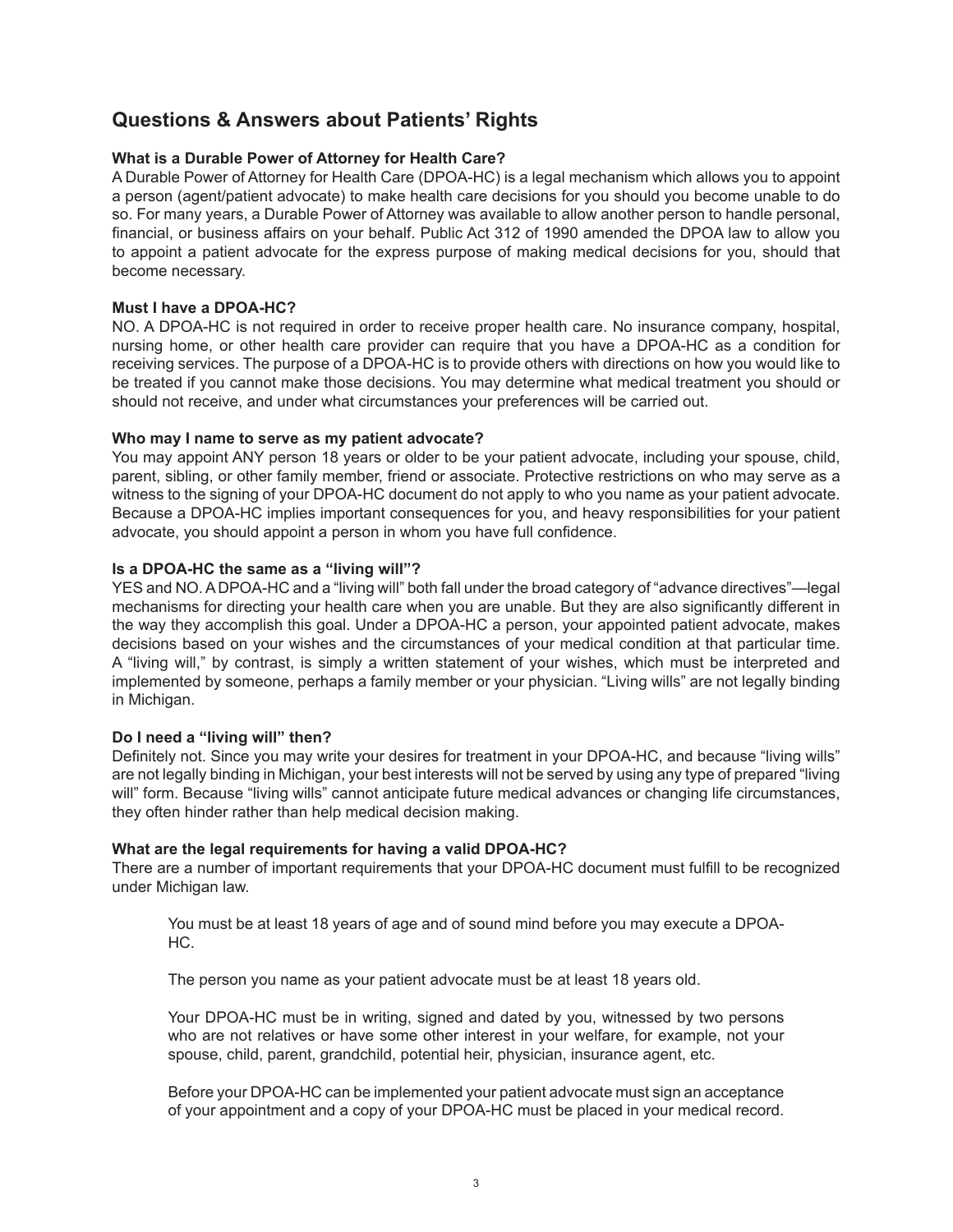The acceptance signed by your advocate must include certain information about what his or her responsibilities and limitations will be while serving as your advocate.

#### **Where should I keep my DPOA-HC after it is signed?**

You should keep your DPOA-HC in a safe, yet accessible location. It is also important to provide a copy of your DPOA-HC to people who would be concerned for your health care. Your appointed patient advocate and physician are two persons who should receive a copy. You might consider giving a copy to family members, clergy and your lawyer.

#### **When will my DPOA-HC go into effect?**

According to Michigan law, the authority you grant to your patient advocate can only be exercised after you have been determined to be "unable to participate in medical treatment decisions." This determination must be made by your attending physician and confirmed by a second physician or licensed psychologist. It is very important for you to recognize that your being "unable to participate in medical treatment decisions" includes a range of conditions from being fully conscious but incompetent due to injury or mental illness, to being completely unconscious and unaware of your environment.

You need to consider carefully your desires for medical treatment given the broad range of possible mental capacities. If, at any time, you regain your ability to participate in medical treatment decisions, the powers granted to your advocate are suspended.

#### **How can I be sure I will receive the type of care and treatment I want?**

The best way to ensure that you receive proper medical treatment is to communicate thoroughly with your patient advocate—and physician when possible—your desires. You do have the option of putting those desires in writing and including them as part of your DPOA-HC. Because medical situations and treatments can be complex, and a wide range of treatments and possible outcomes are at issue, your patient advocate needs to have a thorough understanding of your values about medical care and life itself.

Many people interested in advance directives are concerned about receiving too much medical treatment as their death approaches. There should also be concern about receiving too little medical care. It is very important that you discuss with your patient advocate your beliefs about the use of mechanical life-supports, surgery, medications, experimental treatments, and even provisions of nourishment, in order to sustain your life. Many cases have been brought to court trying to determine whether withholding or removing treatments from incompetent patients would be consistent with their desires about natural death, or whether it was the equivalent of intentionally causing death.

There are other factors that you might wish to consider. Occasionally patient conditions can be misdiagnosed. You might consider what procedures or precautions you would want taken to verify a diagnosis (i.e., a second opinion or a waiting period). With the increasing talk of cutting back on Medicare and Medicaid programs, a time may come when health care providers will presume that treatment is not wanted unless specifically requested. You need to make clear your desires for receiving treatment, not just desires to refuse or discontinue treatment.

If you do give your advocate instructions about how to be treated in possible life-and-death situations, you need to clearly state the general circumstances under which decisions can be made that may lead to your death. Since there are no standard meanings to terms like "terminally ill" or "extraordinary means," you need to indicate what constitutes appropriate care in different circumstances.

#### **Are there any decisions my patient advocate cannot make?**

YES. Your patient advocate can only make decisions for you which you would be able to make yourself if you were competent. If you could not legally request to receive a certain treatment, then your advocate may not request it for you either. Also, if you are a woman of childbearing years and become incompetent while pregnant, your patient advocate may not authorize a decision that would bring about your death while you remain pregnant.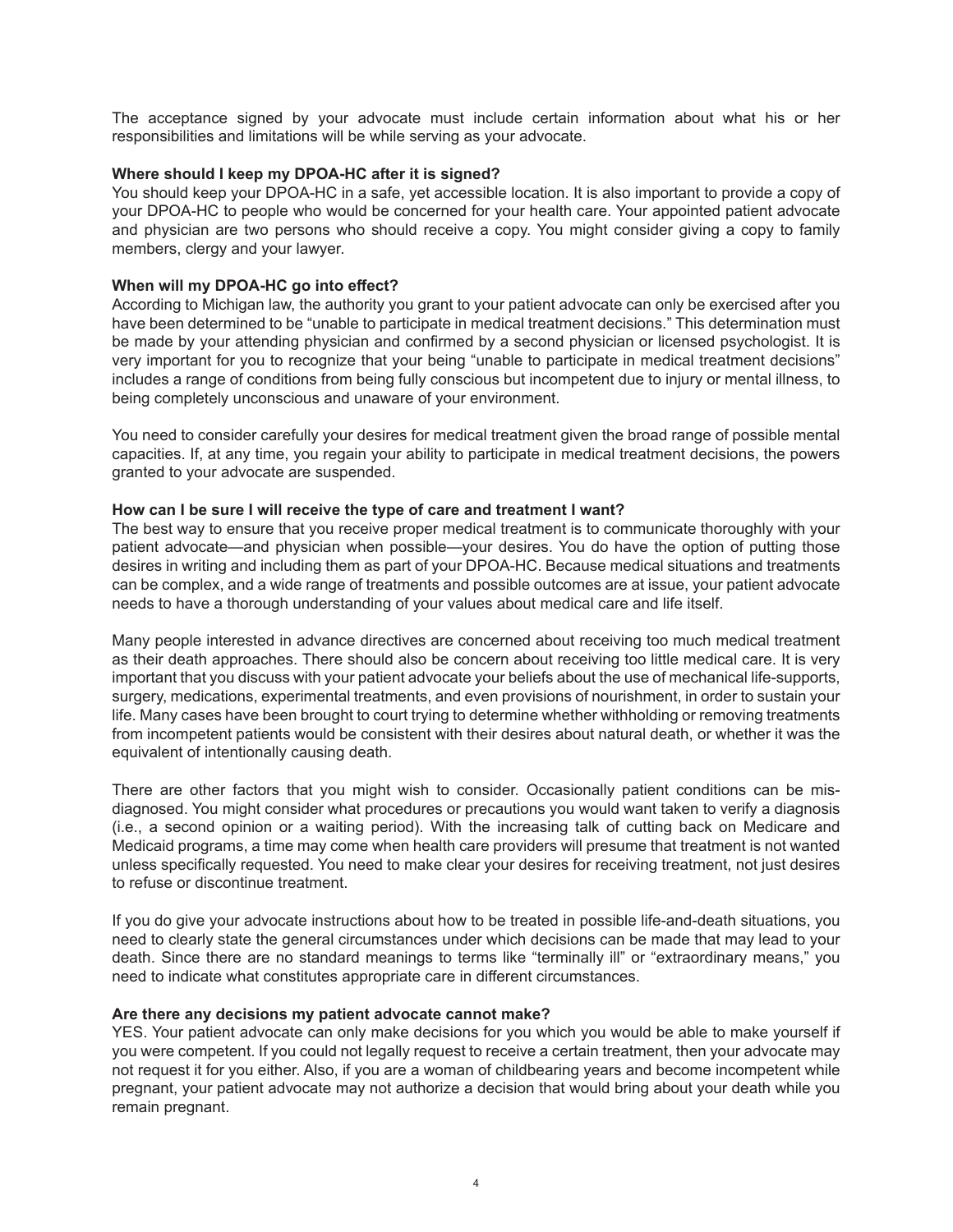#### **What if there is a dispute as to how my DPOA-HC should be carried out?**

If there is a legitimate concern raised by a health care provider or other person interested in your well-being, the probate court may be petitioned to determine if your best interests are being met. The court is required to address the case promptly and can remove any individual conducting themselves improperly on your behalf.

#### **If I name a successor advocate, when does he or she act?**

Only one advocate may direct your care at a given time. The successor advocate may act only after the primary advocate has relinquished, or been relieved from, his or her duties. The successor advocate must also sign an acceptance prior to acting on your behalf.

#### **How often should I review my DPOA-HC?**

Although not required by law, it is a good idea to review your DPOA-HC at least once a year. Changes in your health or the situation of your patient advocate may necessitate changes in your DPOA-HC. You can always make changes to your DPOA-HC, or even revoke it altogether if, for any reason, you do not want it to become effective. If you do execute a new DPOA-HC or make changes to your existing one, be sure to distribute copies of the changes to anyone who has a copy of an existing DPOA-HC.

#### **If a patient's right to refuse medical treatment is legitimate, when is it proper or improper to do so?**

There are two key concepts that guide the answer to this question. The first concept entails a distinction between ordinary and extraordinary, or "heroic" medical treatment. It is rarely considered inappropriate if a person decides to forego an extraordinary treatment. Traditionally, the refusal of ordinary treatment was viewed as an intentional effort to cause one's own death (a passive rather than active form of suicide). For example, a person who has diabetes or high blood pressure but is otherwise medically stable and decides to stop taking their daily medication is not exercising a right to refuse burdensome medical treatment, but rather is choosing to intentionally die.

An ordinary treatment is one which can accomplish its goal without imposing an excessive physical or psychological burden on the patient. By contrast, an extraordinary treatment carries with it burdens which may outweigh any benefits the treatment has to offer. For example, a chemotherapy or radiation treatment for a cancer patient, which is intended to arrest the disease and allow the patient to find value in his or her remaining life, may actually increase suffering and interfere with that search. A treatment becomes extraordinary if it cannot accomplish its goal without placing an excessive burden on the patient.

A second concept which should be considered jointly with the ordinary/extraordinary distinction is the patient's proximity to death. To say generally that a person is "dying" or "terminally ill" is not necessarily helpful in making treatment decisions. In the broadest terms, everyone is "dying" as they age. We must not confuse the idea of inevitable death with imminent death. As a patient approaches the days, or even hours, before death, providing treatment may serve no purpose at all (i.e., it is not therapeutic or comforting). When death becomes truly imminent, discontinuing treatment may not only be acceptable, but desirable if it will make the dying process more comfortable for the patient.

#### **So the prolife position allows a patient to refuse heroic medical treatment?**

That's right. The prolife position DOES NOT demand that every medical intervention be used at all times and never be removed. There are certainly times when extensive medical treatment should be withheld and the natural dying process be allowed to take its due course. We need to be cautious, however, not to bring about death intentionally by removing ordinary treatments of care.

#### **Is there a link between a patient's "right to die" and euthanasia?**

The term "right to die" has different meanings for different people. Euthanasia proponents have skillfully used deceptive terminology to blur the distinction between legitimate rights of patients, and a right they are attempting to create—the right to death-on-demand. What most people mean by a "right to die" is the right to refuse medical treatment so to allow for their natural death. What euthanasia advocates mean by a "right to die" is really a right to have assistance in committing suicide, or to be killed by a lethal injection. What they advocate is not a right to a natural death, but instead a right to kill oneself or another person.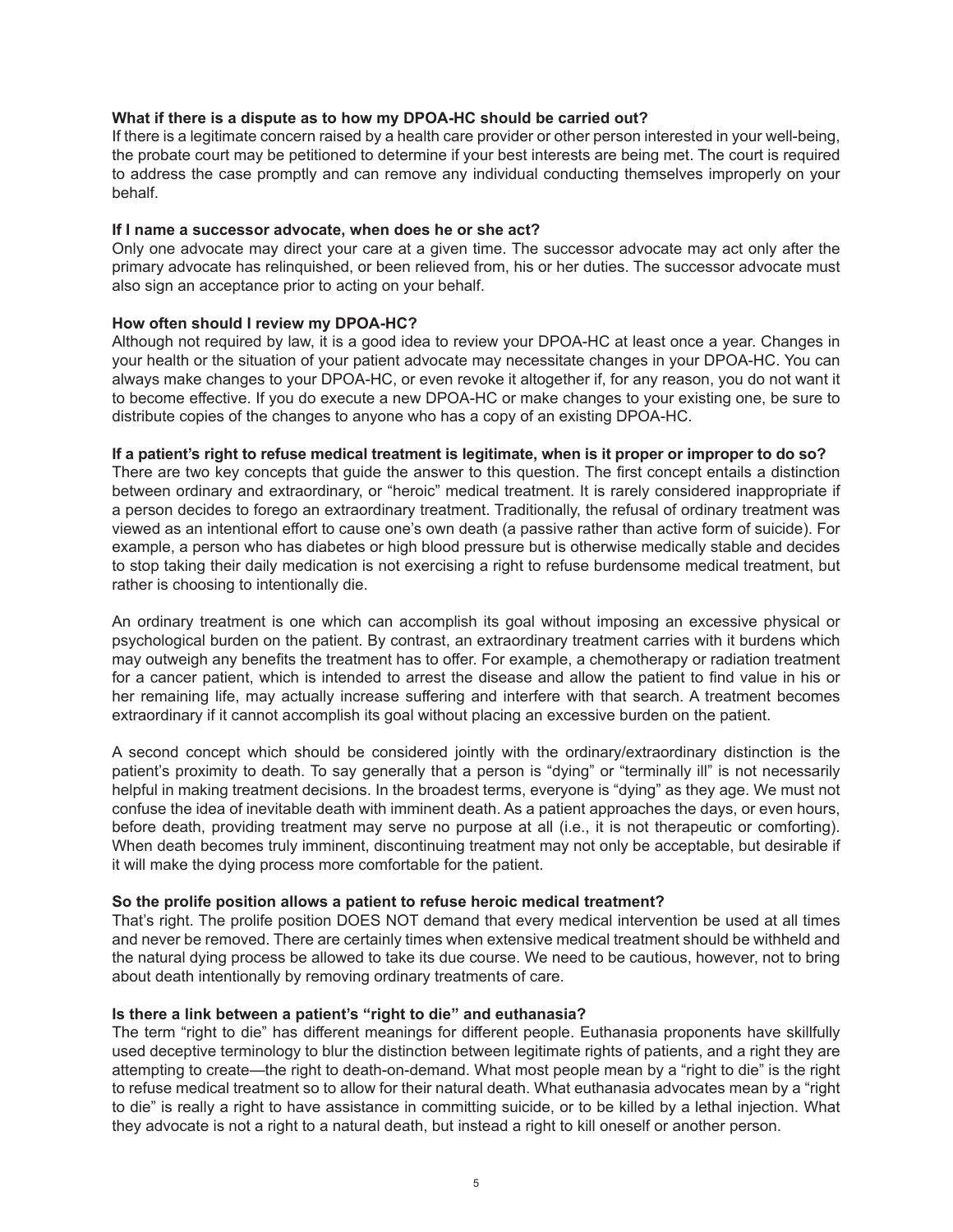There are two important extensions of this "right" which the euthanasia movement supports but does not generally speak of publicly. First, this "right" would apply to any person, terminally ill or not, so that any persons, including the severely depressed would be able to "exercise their 'right-to-die.'" Second, once this "right" can be chosen by conscious, competent persons, it will soon be applied to those who cannot choose it for themselves. The standard rationale will become, "If she could choose to exercise her 'right-to-die' she would."

We have already seen this logic played out in numerous legal cases where the right to refuse "medical treatment" has been exercised by family members on behalf of incompetent patients. The euthanasia agenda will reach its apex when the law allows the mentally and physically impaired to be put to death. This may be done under the guise of "humanely exercising the 'right-to-die'" on behalf of these impaired individuals.

#### **Why is there so much debate about discontinuing feeding tubes?**

Many of the "right to die" cases covered by the media involve the withdrawal of feeding tubes. They are important because they exemplify certain features of the pro-euthanasia agenda. First, in these cases not only has the distinction between ordinary and extraordinary treatment been eliminated, but also the distinction between medical treatment and basic nursing care. Routinely providing food and water—even by means of a feeding tube—is not medical treatment, it is basic patient care. Food and water are not medicine, they are not given for curative or therapeutic reasons: They are a basic necessity of life (Prodeath forces have dehumanized and sterilized the concept of feeding an incapacitated person by calling it "artificial nutrition and hydration"). Food and water had to be classified as medicine in order to fit into the euthanasia scheme of "protecting the rights of patients to refuse treatment."

Second, because the ordinary/extraordinary treatment standard has been abandoned, decisions to withdraw treatments are now being made based on a "quality of life" standard. Thus, if a person is not deemed to have a "meaningful life," they are not deserving of even the most basic considerations—food and water.

Finally, denying a person food and water is not an effort to relieve the patient of a burdensome treatment, thus allowing natural death. Dying by means of dehydration and malnutrition cannot be considered natural: It is an intentional means of causing death. Unlike the withdrawal of other treatments—which may or may not lead to death—denying food and water is a fail proof method of killing someone. Only when a person's death is imminent and unavoidable—where the provision of nourishment will itself burden the dying process—should food and water be discontinued.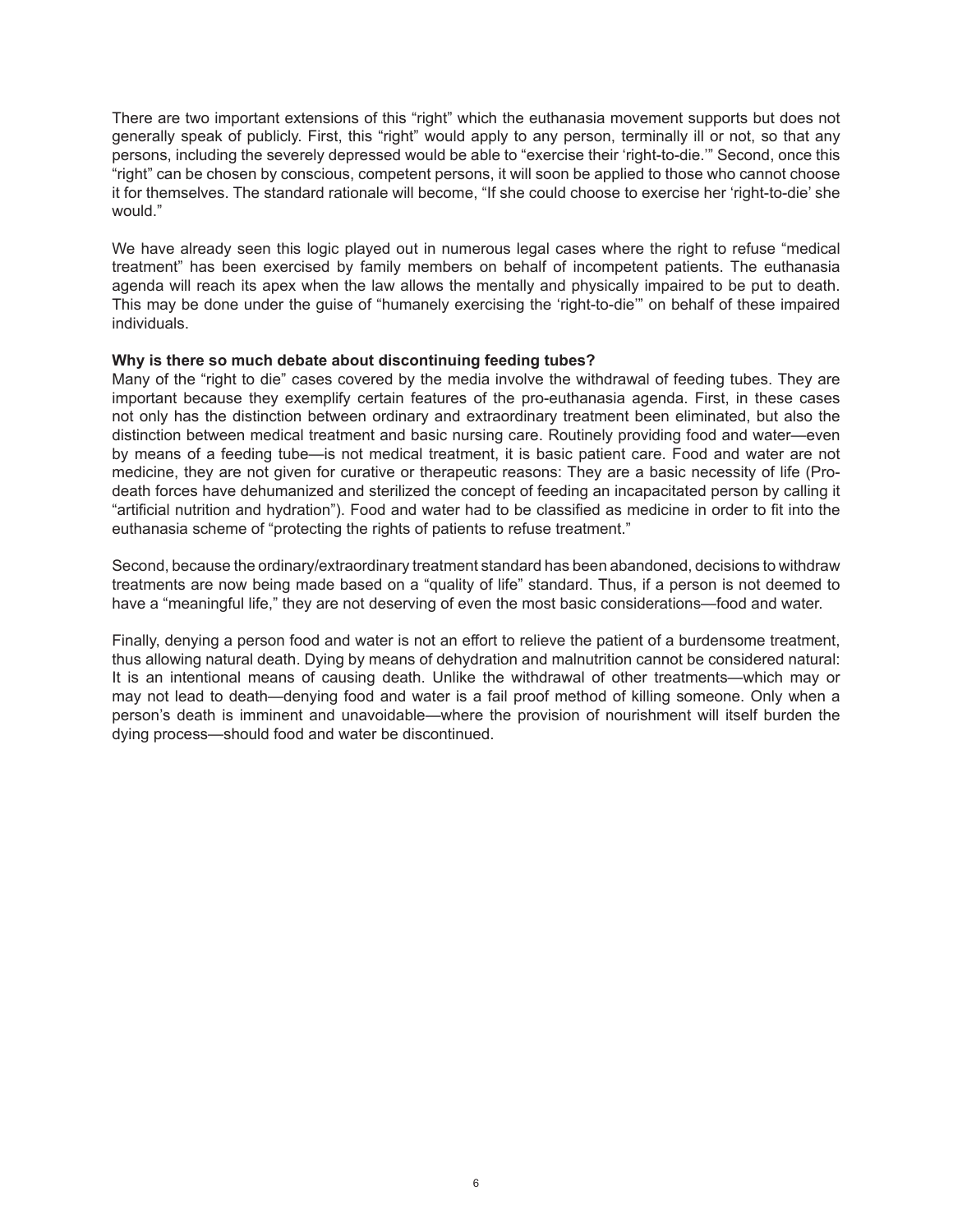## **Guide for Using Durable Power Form**

Executing a Durable Power of Attorney for Health Care is completely optional. You are not required to have a DPOA-HC in order to receive proper treatment.

The pages following this guide contain a Durable Power of Attorney form which you may use as your legal DPOA-HC document. If you wish to provide more details in your DPOA-HC, you may attach additional pages to it containing those details. This guide is intended to help clarify the purposes of the various provisions in this form.

This form provides a Durable Power of Attorney for purposes of care, custody, and medical treatment decisions only. If you desire a more comprehensive Durable Power of Attorney that grants authority for purposes of handling financial or business affairs, please consult your attorney.

#### **SECTION I: Appointment of Advocate**

The first several blanks in the form are for your name, and the name(s) of the person you are appointing as your advocate or successor advocate. You may appoint ANY person who is 18 years of age to be your advocate, including your spouse, child, relative, associate, etc. It is important that you consult with the person you are naming as your patient advocate and secure his or her consent before naming that person.

#### **SECTION II: Revoking Your Designation**

The Durable Power of Attorney law allows you to revoke your patient advocate designation at any time and in any manner by which you can express that designation. The law places a requirement on any person aware of a patient's desire to revoke their designation to report that desire in writing to the patient advocate. Unless you choose to waive your right to revoke for mental health purposes described below, you automatically retain the right to revoke your designation at any time.

The law also makes a special provision for persons with known mental health issues to voluntarily waive their authority to revoke their designation. These patients are aware that a bout of mental instability could lead them to revoke their patient advocate designation at a time when they are most unstable and truly need their advocate to direct their mental health decision making. Thus, with regard to mental health treatment, you may waive your right to revoke your designation while you are in need of and undergoing mental health treatment. If you do express a desire to revoke your designation while you are receiving mental health treatment authorized by your advocate, that treatment shall not continue for more than 30 days.

#### **SECTION III: Grants of Authority and Responsibility**

This is a crucial section of the durable power document. Michigan law allows you to grant as many or as few authorities and responsibilities to your patient advocate as you wish. The grants of power provided in this section cover all of the powers necessary for an advocate to have complete authority to make medical decisions for you. You may initial any, all, or none of the grants of power. If you do not initial any of the options, you will need to attach your own written grants of power to indicate what powers your patient advocate will have.

This section contains the very important provision regarding whether potential life-and-death decisions for refusing or removing treatment will be made for you. Due to the serious nature of this granting of power, Michigan law requires that you understand and acknowledge in your durable power document that you are granting such authority, and that you understand and acknowledge the consequences of such decisions. By granting this authority, your advocate will have power to order the removal of all types of treatment and basic care, including food and water. If you grant this authority, you should use the space available in Section III to provide clear direction as to how you should be treated. A failure to provide clear direction could allow this authority to be used to cause your death prematurely. The provision in this section for granting authority to refuse or discontinue treatment on your behalf is consistent with ethical principles for allowing patients to have a natural death, but prevents the discontinuance of treatment to intentionally cause your death.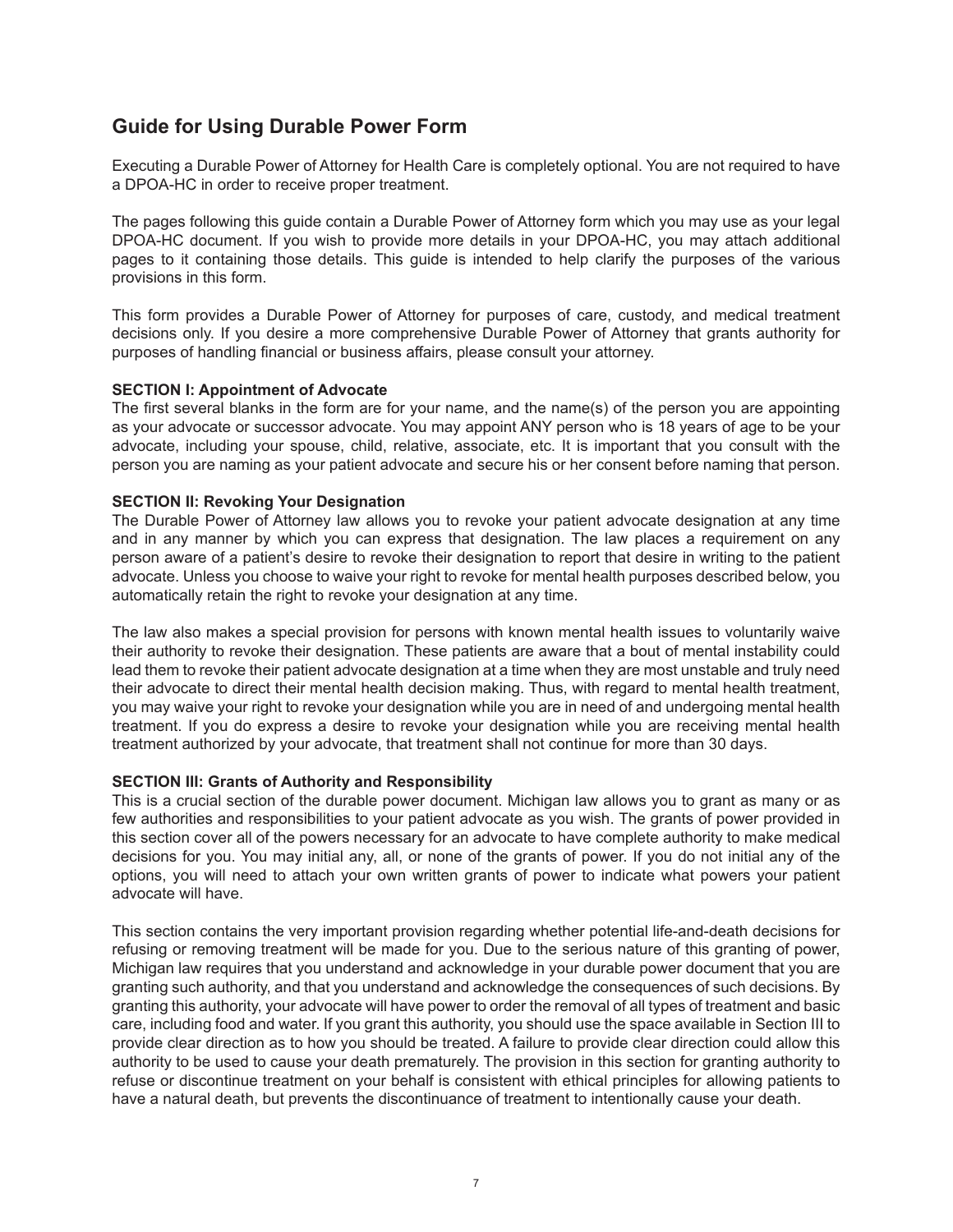#### **SECTION IV: Desires and Preferences for Treatment**

This is the section of the document where you may express your wishes regarding the treatment you should or should not receive, and under what circumstances treatment should be administered, continued, refused, or withdrawn. This section will become increasingly important in the future if trends in medical care continue in the direction they are headed today. You may need to use this section to fully empower your patient advocate with the ability to protect your rights.

Two alternatives are provided in this section for you to express your desires. Option A allows you to write down your wishes directly. Or you may choose Option B, which states your preference to receive basic and appropriate care. To adopt the statement provided in Option B, simply sign in the space provided.

Michigan law does not require that you fill out this section. The law stipulates that your patient advocate must act in your best interests and that health care providers should only comply with your advocate's direction if he or she appears to be acting in your best interests.

#### **SECTION V: Signature and Witnessing**

Michigan law requires that before a patient advocate can execute any of his or her duties, he or she must sign an acceptance to the designation. The first provision of Section V ensures that you are aware that the acceptance must be signed before the power of attorney becomes effective. It also will indicate whether the designation and acceptance process was completed at one time.

Next, your signature and date are required. Finally, the requirements pertaining to the witnessing of the designation are contained within this section. Please note the limitations on who may serve as a witness. A "presumptive heir" or "known devisee" is a person who has knowledge of, or reason to believe that, he or she will inherit a portion of your estate after your death.

#### **SECTION VI: Acceptance of Designation**

The advocate whom you name must sign an acceptance of your appointment before he or she can act on your behalf. Michigan law requires that certain information regarding your rights, authorities, and limits related to durable power designation be contained within this acceptance. The acceptance provided in Section V of the form meets these requirements.

The name of the person you are appointing should appear in the first blank, and your name (principal) should appear in the second blank. The third blank should contain the date on which you signed your durable power document. The acceptance may be signed on the same day, or at a later time. Finally, your advocate's signature and the date of his or her signing are needed at the end of the acceptance.

*The remaining detachable pages of this booklet are an actual legal Durable Power of Attorney document. Copies of this form may also be made and used.*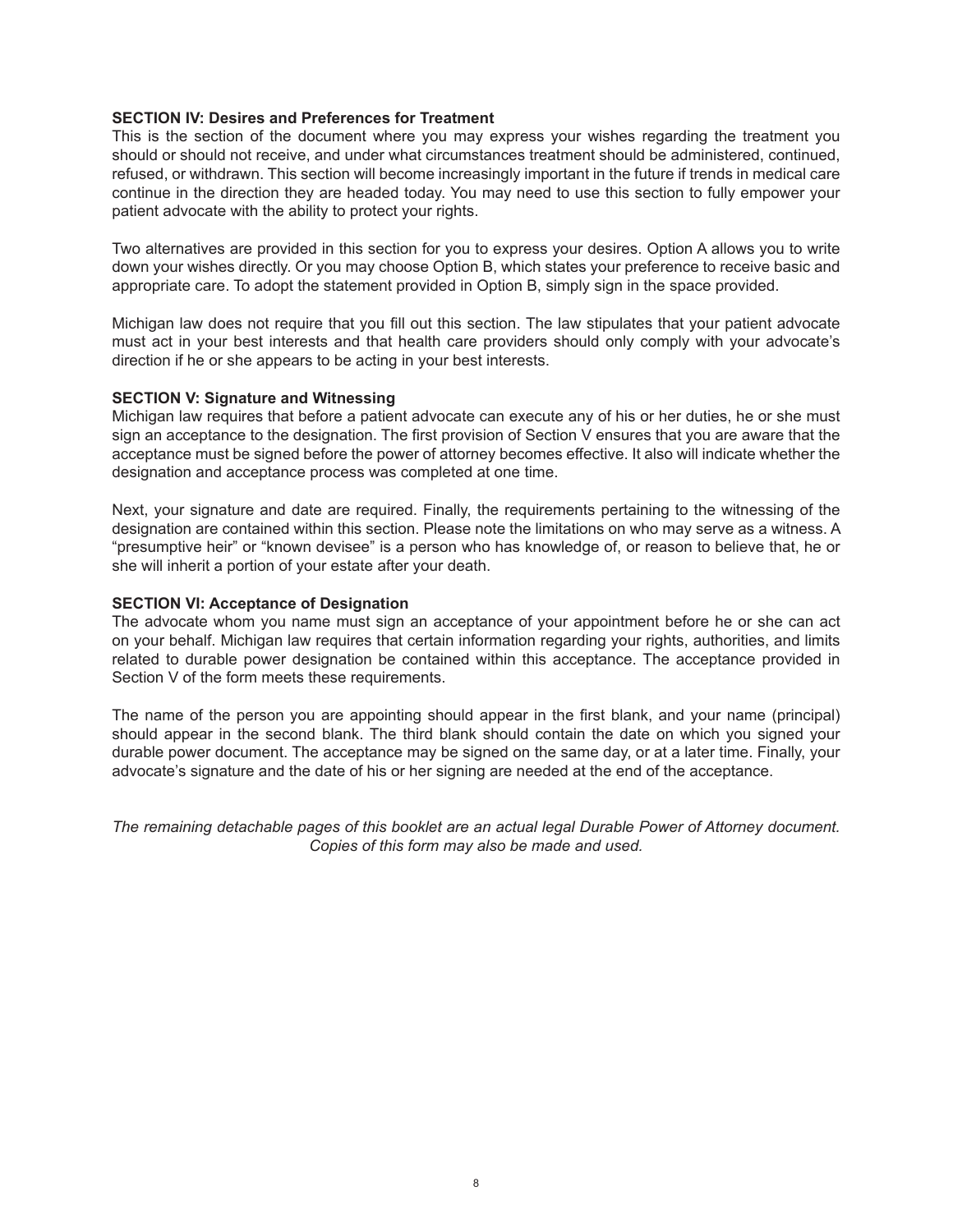## **DURABLE POWER OF ATTORNEY FOR HEALTH CARE**

(Please print or type required information)

## **I. Appointment of Patient Advocate**

| в,             |                                          |  |  |  |  |  |
|----------------|------------------------------------------|--|--|--|--|--|
|                | your name                                |  |  |  |  |  |
| of             |                                          |  |  |  |  |  |
|                | full legal address                       |  |  |  |  |  |
| hereby appoint |                                          |  |  |  |  |  |
|                | name of your designated patient advocate |  |  |  |  |  |
|                | residing at                              |  |  |  |  |  |
|                | full legal address                       |  |  |  |  |  |

as my agent in fact (herein called advocate) with the following power to be exercised in my name and for my benefit, for the purpose of making decisions regarding my care, custody, medical, or mental health treatment. This Durable Power of Attorney shall not be affected by my disability or incapacity, and is governed by Section 700.496 of the Michigan Compiled Laws.

In the event that the above-named advocate is unable, or expresses an intent not to serve as my advocate, I then appoint

|                                 | residing at                        |  |
|---------------------------------|------------------------------------|--|
| name of your successor advocate | full legal address                 |  |
|                                 | to serve as my successor advocate. |  |

This Durable Power of Attorney shall be exercisable only when I am unable to participate in medical treatment decisions. The determination of my ability to participate in treatment decisions shall be made by my attending physician and at least one other physician or licensed psychologist.

Before the powers granted in this Durable Power of Attorney are exercisable, a copy of it shall be placed in my medical records along with the written determination of my incompetence.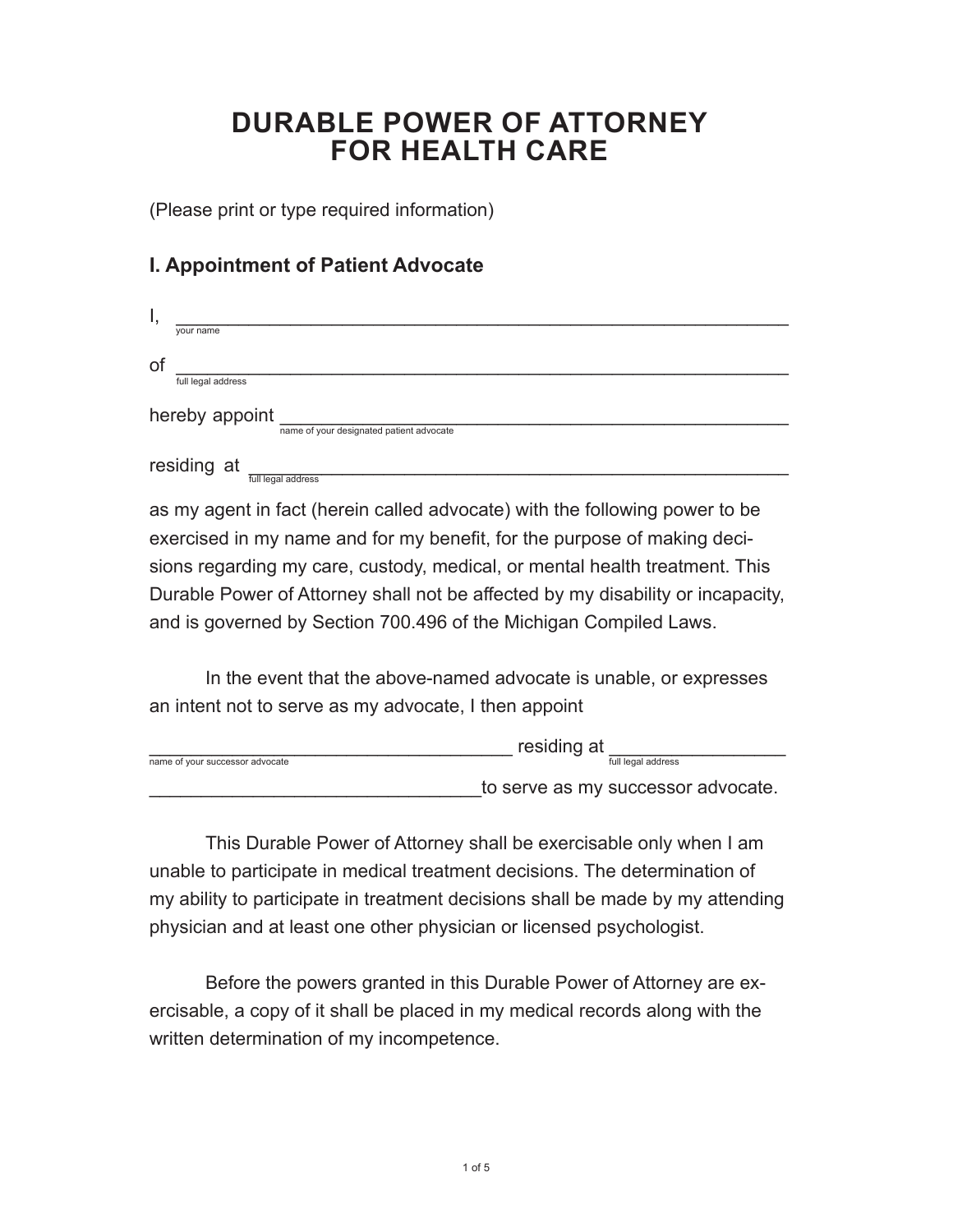## **II. Revocation**

I retain the right to revoke this designation at any time, and by any means whereby I may communicate an intent to revoke it.

As to mental health treatment (initial one)

## I retain the right to revoke this designation at any time, and by any means whereby I may communicate an intent to revoke it.

I waive the right to revoke the powers granted in this Patient Advocate Designation regarding mental health treatment decisions. This waiver does not affect the rights afforded to me to terminate formal voluntary hospitalization under section 330.1419 of the *Michigan Compiled Laws*. Furthermore, if I communicate at a later time that I wish to revoke this Patient Advocate Designation for mental health treatment while I am deemed unable to participate in decisions regarding mental health treatment, and I am receiving mental health treatment at that time, mental health treatment shall not continue for more than thirty (30) days.

## **III. Grants of Authority and Responsibility**

With respect to my physical care and medical treatment, I am granting to my advocate the authorities and responsibilities indicated below (initial those you are authorizing):

Access to and control over my medical records and information.

- Power to employ and discharge physicians, nurses, therapists, and any other care providers, and to pay them reasonable compensation.
- Power to give informed consent to receiving any medical treatment, or diagnostic, surgical, or therapeutic procedure.
- Power to authorize an anatomical gift (organ donation) of part of my body for transplant or therapeutic purposes that would occur after my death.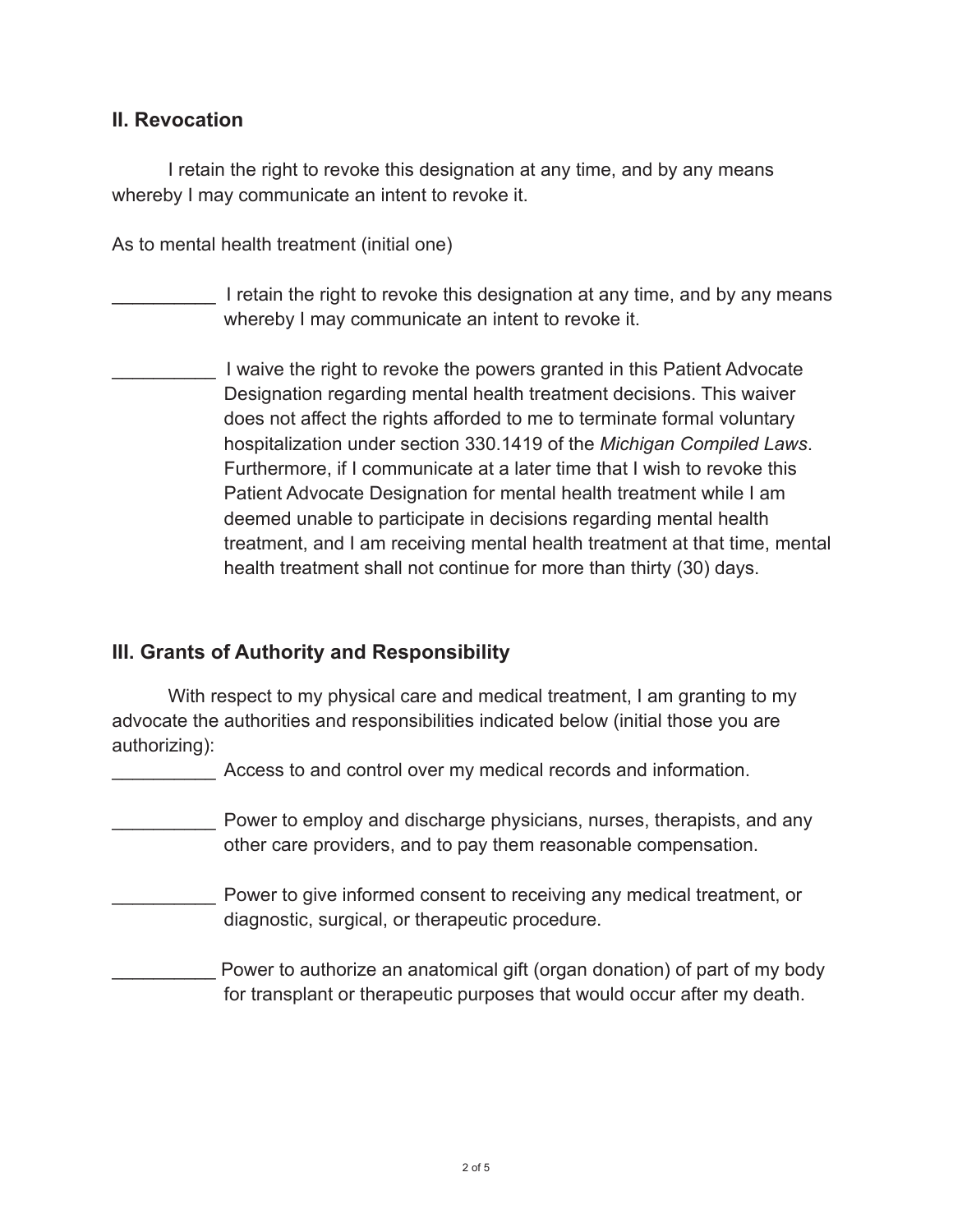Arrange and consent to mental health treatment, which may include inpatient psychiatric hospitalization and treatment as a formal voluntary patient, pursuant to section 330.1415 of the Michigan Compiled Laws, if it is in my best interest and is the least restrictive treatment to protect my safety and/or the safety of others. However, if I am hospitalized as a formal voluntary patient under an application executed by my patient advocate, I retain the right to terminate the hospitalization in accordance with section 330.1419 of the Michigan Compiled Laws.

Power to refuse, or to authorize the discontinuance of, any medical treatment, or diagnostic, surgical, or therapeutic procedure, for the purpose of maintaining my comfort or allowing my imminent death to occur naturally.

In granting this power, I recognize that my advocate will have authority to refuse, or direct the discontinuation of, treatment which could allow for my death. I further acknowledge that before this authority can be legally recognized I must instruct my advocate in a clear and convincing manner as to my desires regarding refusal or discontinuance of treatment.

Signature

Power to execute waivers, medical authorizations and such other approval as may be required to permit or authorize care which I may need, or to discontinue care that I am receiving.

## **IV. Desires and Preferences for Treatment (Optional Section)**

I understand that my inability to participate in medical treatment decisions may encompass a wide range of circumstances, from being conscious, but mentally incompetent, to being unconscious and unaware.

**Option A.** My desires and preferences for treatment include: (You may add additional pages if needed.)

\_\_\_\_\_\_\_\_\_\_\_\_\_\_\_\_\_\_\_\_\_\_\_\_\_\_\_\_\_\_\_\_\_\_\_\_\_\_\_\_\_\_\_\_\_\_\_\_\_\_\_\_\_\_\_\_\_\_\_\_\_\_\_\_\_\_\_\_\_\_

\_\_\_\_\_\_\_\_\_\_\_\_\_\_\_\_\_\_\_\_\_\_\_\_\_\_\_\_\_\_\_\_\_\_\_\_\_\_\_\_\_\_\_\_\_\_\_\_\_\_\_\_\_\_\_\_\_\_\_\_\_\_\_\_\_\_\_\_\_\_

\_\_\_\_\_\_\_\_\_\_\_\_\_\_\_\_\_\_\_\_\_\_\_\_\_\_\_\_\_\_\_\_\_\_\_\_\_\_\_\_\_\_\_\_\_\_\_\_\_\_\_\_\_\_\_\_\_\_\_\_\_\_\_\_\_\_\_\_\_\_

\_\_\_\_\_\_\_\_\_\_\_\_\_\_\_\_\_\_\_\_\_\_\_\_\_\_\_\_\_\_\_\_\_\_\_\_\_\_\_\_\_\_\_\_\_\_\_\_\_\_\_\_\_\_\_\_\_\_\_\_\_\_\_\_\_\_\_\_\_\_\_\_\_\_\_\_\_\_\_\_\_\_\_\_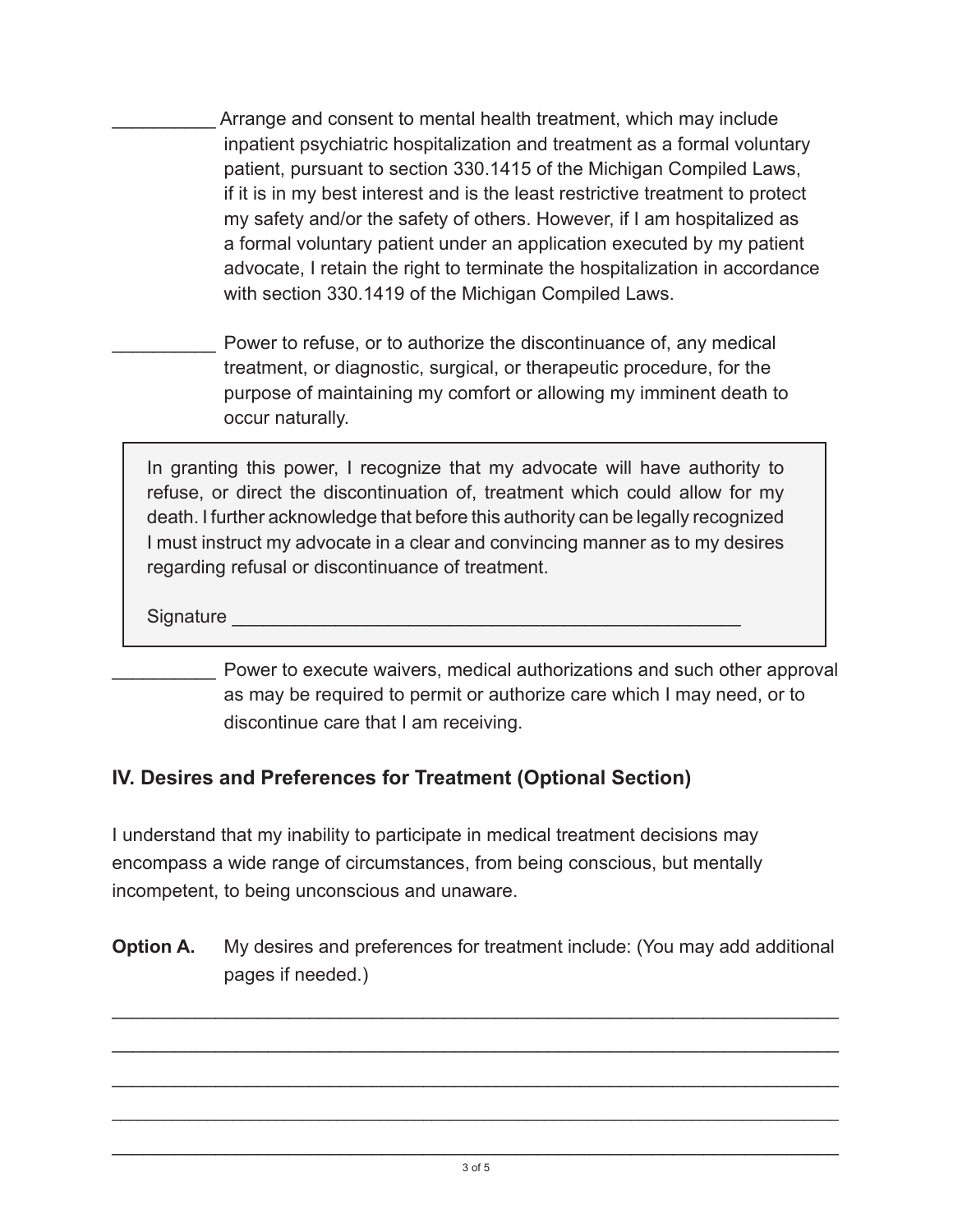**Option B.** By providing my signature here, I adopt the following statement as my desires and preferences for treatment.

 $\overline{\phantom{a}}$  , which is a set of the set of the set of the set of the set of the set of the set of the set of the set of the set of the set of the set of the set of the set of the set of the set of the set of the set of th signature

Because it is impossible to foresee specific circumstances under which someone else may have to make health care decisions for me, and since it is not possible for me to know what specific decisions I might make in those circumstances, I have seriously and carefully considered the principles and beliefs on which I base decisions I make for myself. The following paragraphs are intended to direct those who must make decisions for me should I become unable to do so.

I direct my patient advocate and all those involved in my medical care to follow these instructions:

I wish to receive ordinary nursing and medical care that will preserve my life, and to receive medical treatment which may cure or improve a physical or mental condition. The medical treatment and procedures which I receive should offer a reasonable probability of effectiveness which is not outweighed by any pain, complication or side effect imposed by the treatment or procedure.

I direct that care and treatment, particularly food and fluids, be provided to me unless death is imminent so that the effort to sustain my life is futile, or if my body is unable to assimilate food or fluids. Pain relief should be provided at the lowest level necessary to consistently maintain my physical comfort and maintain mental clarity to the greatest extent possible.

No action should be taken with my death being the intended result, nor should care or treatment be omitted when such omission, which of itself or by intent, results in death. Neither euthanasia, nor 'terminal sedation' where the proximate cause of death would be dehydration or starvation, are permitted.

These instructions are binding not only on my patient advocate but on any health care personnel or institution which shall have responsibility for my health and life.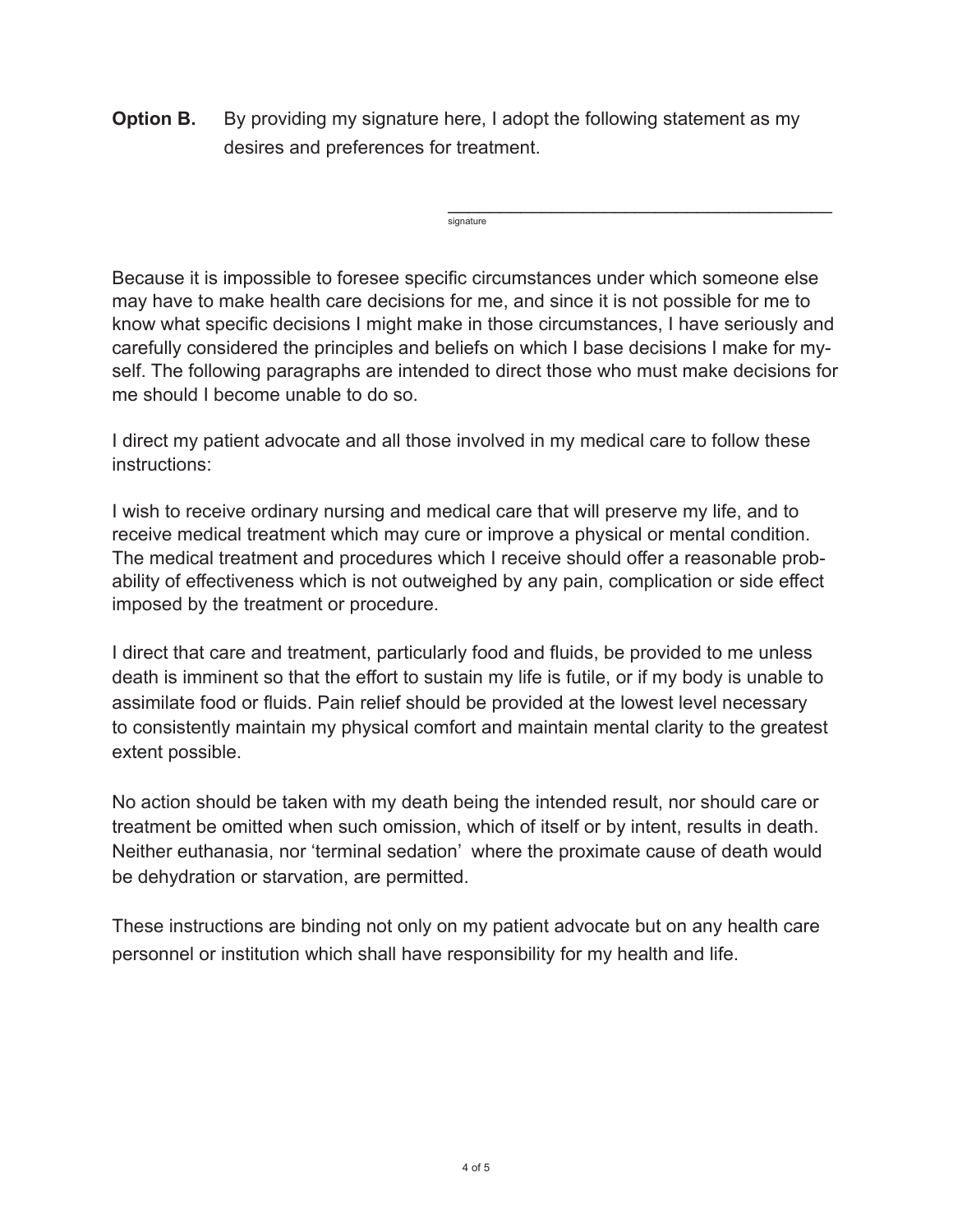## **V. Signature and Witnessing**

I have discussed this designation with my above-named advocate, who intends to sign the attached acceptance to this designation (check one):

\_\_\_\_\_\_\_\_\_\_ Concurrently with the execution of this document.

At a future date.

I freely and voluntarily sign this document, in the presence of the below-named witnesses, and it shall become effective on the date indicated below.

\_\_\_\_\_\_\_\_\_\_\_\_\_\_\_\_\_\_\_\_\_\_\_\_\_\_\_\_\_\_\_\_\_\_\_\_\_\_\_\_\_ \_\_\_\_\_\_\_\_\_\_\_\_\_\_\_\_\_\_\_\_\_\_\_\_\_\_\_ Your Signature Date

# **STATEMENT OF WITNESS**

As a witness to the execution of the Durable Power of Attorney, I attest that the person who has signed this document in my presence appears to be of sound mind and under no duress, fraud, or undue influence. I further attest that I am not the person's spouse, parent, child, grandchild, sibling, presumptive heir, known devisee, physician, the named advocate, an employee of life or health insurance provider for the person, or an employee of a health facility or home for the aged that is treating the person.

| Witness Signature        |      | <b>Address</b> |     |
|--------------------------|------|----------------|-----|
| Type or Print Name       | City | State          | Zip |
| <b>Witness Signature</b> |      | <b>Address</b> |     |
| Type or Print Name       | City | State          | Zip |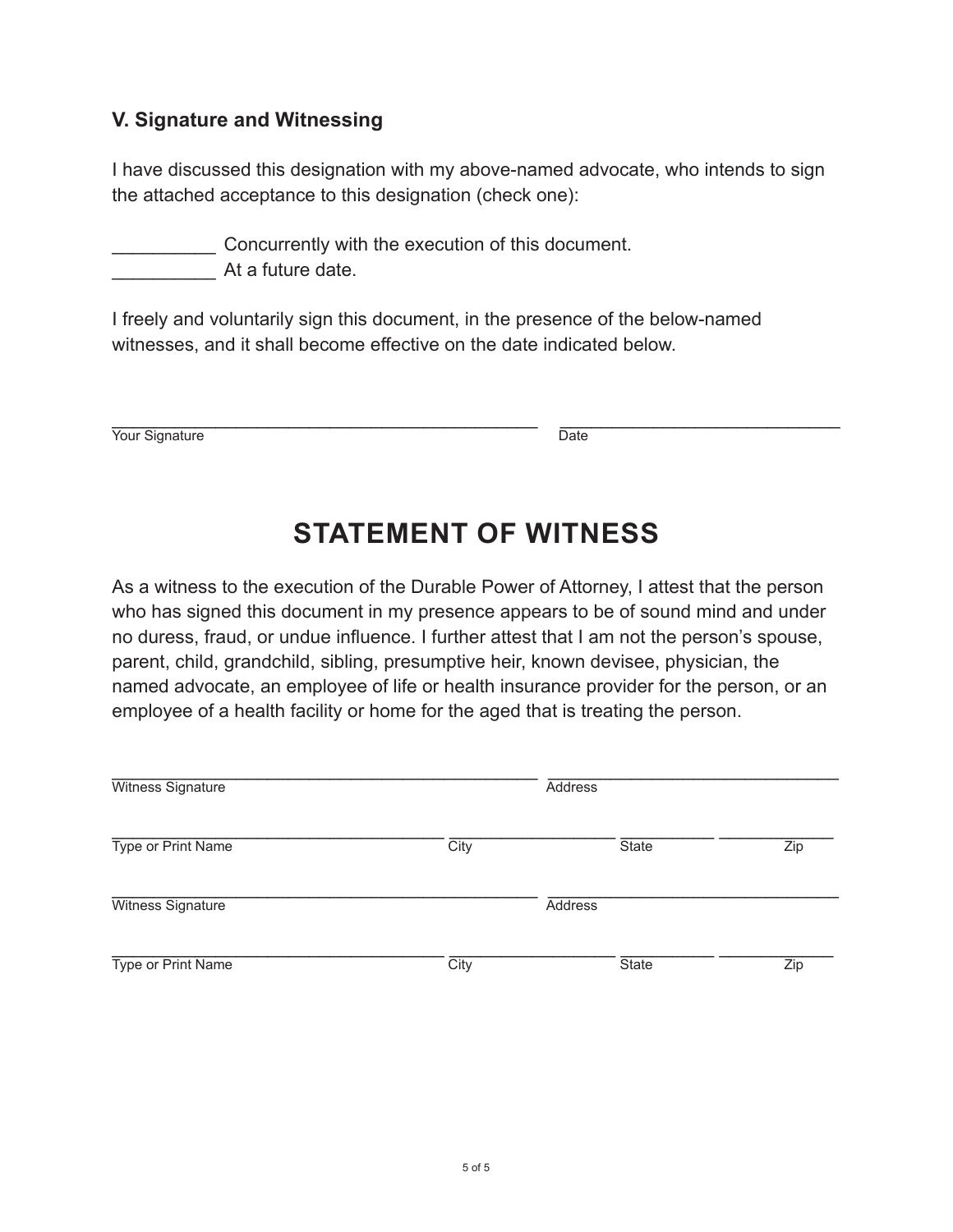## **VI. Acceptance of Power of Attorney**

| type or print name of advocate |                                                                 | hereby accept the responsibilities |
|--------------------------------|-----------------------------------------------------------------|------------------------------------|
| conferred upon me by           | type or print name of principal                                 | to                                 |
|                                | serve as a patient advocate in the document executed on<br>date |                                    |

I maintain the right to revoke this acceptance at any time, and by any means whereby I may communicate a desire to revoke it. By providing my signature below I acknowledge that I have read and understand the following requirements of Michigan law pertinent to the execution of a Durable Power of Attorney for Health Care.

**A.** This designation shall not become effective unless the patient is unable to participate in medical treatment decisions.

**B.** A patient advocate shall not exercise powers concerning a patient's care, custody, and medical treatment that the patient, if the patient were able to participate in the decision, could not have exercised on his or her own behalf.

**C.** This designation cannot be used to make a medical treatment decision to withhold or withdraw treatment from a patient who is pregnant that would result in the pregnant patient's death.

**D.** A patient advocate may make a decision to withhold or withdraw treatment which would allow a patient to die only if the patient has expressed in a clear and convincing manner that the patient advocate is authorized to make such a decision, and that the patient acknowledges that such a decision could or would allow the patient to die.

**E.** A patient advocate shall not receive compensation for the performance of his or her authority, rights, and responsibilities, but a patient advocate may be reimbursed for actual and necessary expenses incurred in the performance of his or her authority, rights, and responsibilities.

**F.** A patient advocate shall act in accordance with the standards of care applicable to fiduciaries when acting for the patient and shall act consistent with the patient's best interests. The known desires of the patient expressed or evidenced while the patient is able to participate in medical treatment decisions are presumed to be in the patient's best interests.

**G.** A patient may revoke his or her designation at any time and in any manner sufficient to communicate an intent to revoke.

**H.** A patient advocate may revoke his or her acceptance to the designation at any time and in any manner sufficient to communicate an intent to revoke.